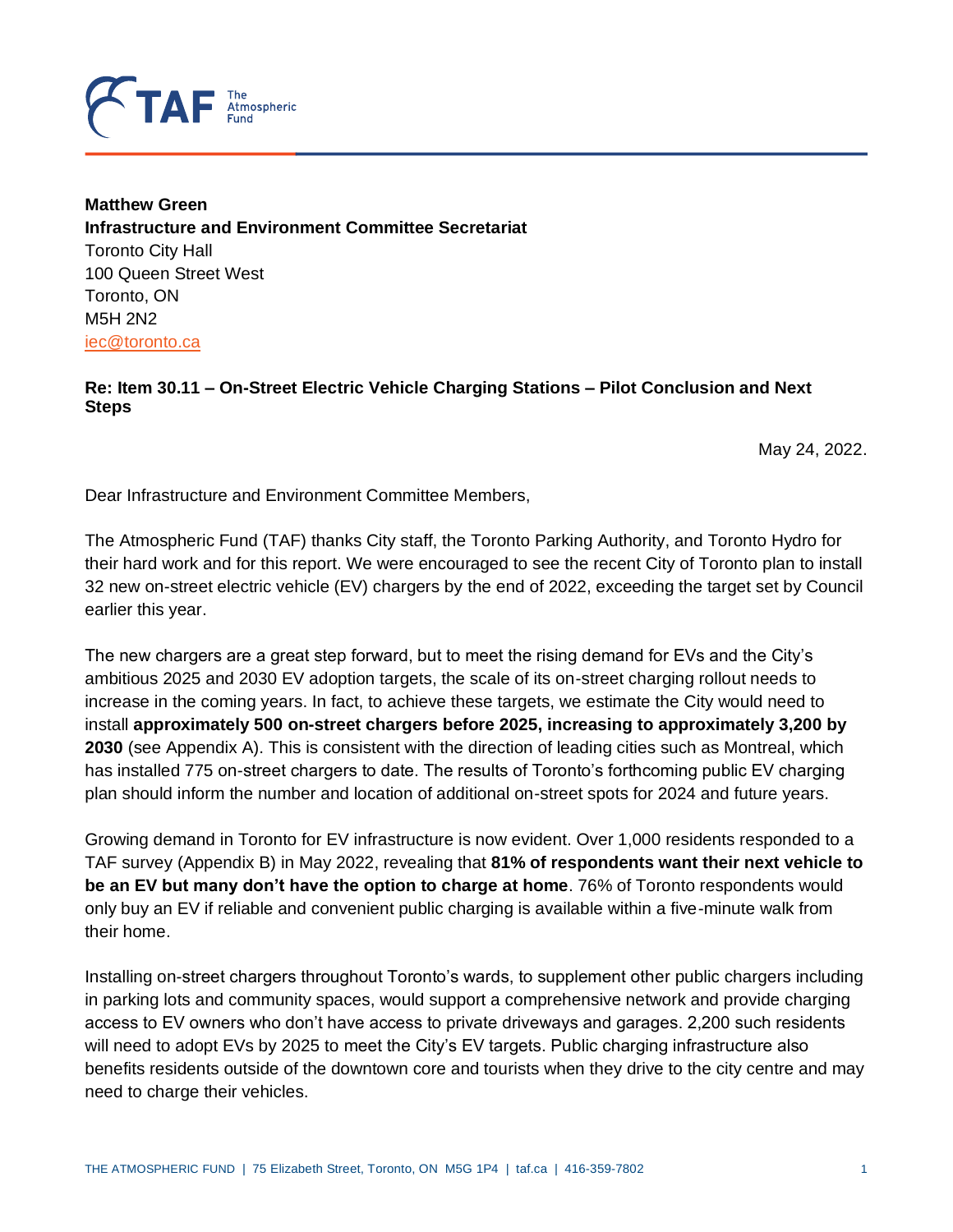The City of Toronto is demonstrating leadership and moving in the right direction to increase access to EVs. With the upcoming transfer of responsibility from Transportation Services to the Toronto Parking Authority (TPA) in 2023, it is critical that momentum be sustained. With no target or goal for expanding on-street charging network in 2023, this will be a challenge. To continue momentum and meet the rising demand, **we recommend the City install a minimum of 100 on-street chargers in 2023.**  Installing 100 new on-street chargers next year would be just over triple the 32 the City is installing in 2022. This near-term investment would put the City on track to build the on-street network needed to meet the 2030 target.

Generous funding is available from the federal government to support both on-and-off street charging infrastructure. **We recommend the City and/or TPA integrate funding for on-street charging into all current and future federal or provincial funding applications for which it is eligible.** It is critical that funding for expansion of the on-street charging network is not taken from planned funding for offstreet charging. New on-street charging installed in 2023 should be additional to TPA's planned 2023 investments in off-street charging infrastructure.

The Atmospheric Fund strongly urges the City of Toronto to install an annually increasing number of on-street chargers to keep up with demand and meet the City's EV objectives.

Sincerely,

Bryan Purcell VP, Policy and Programs The Atmospheric Fund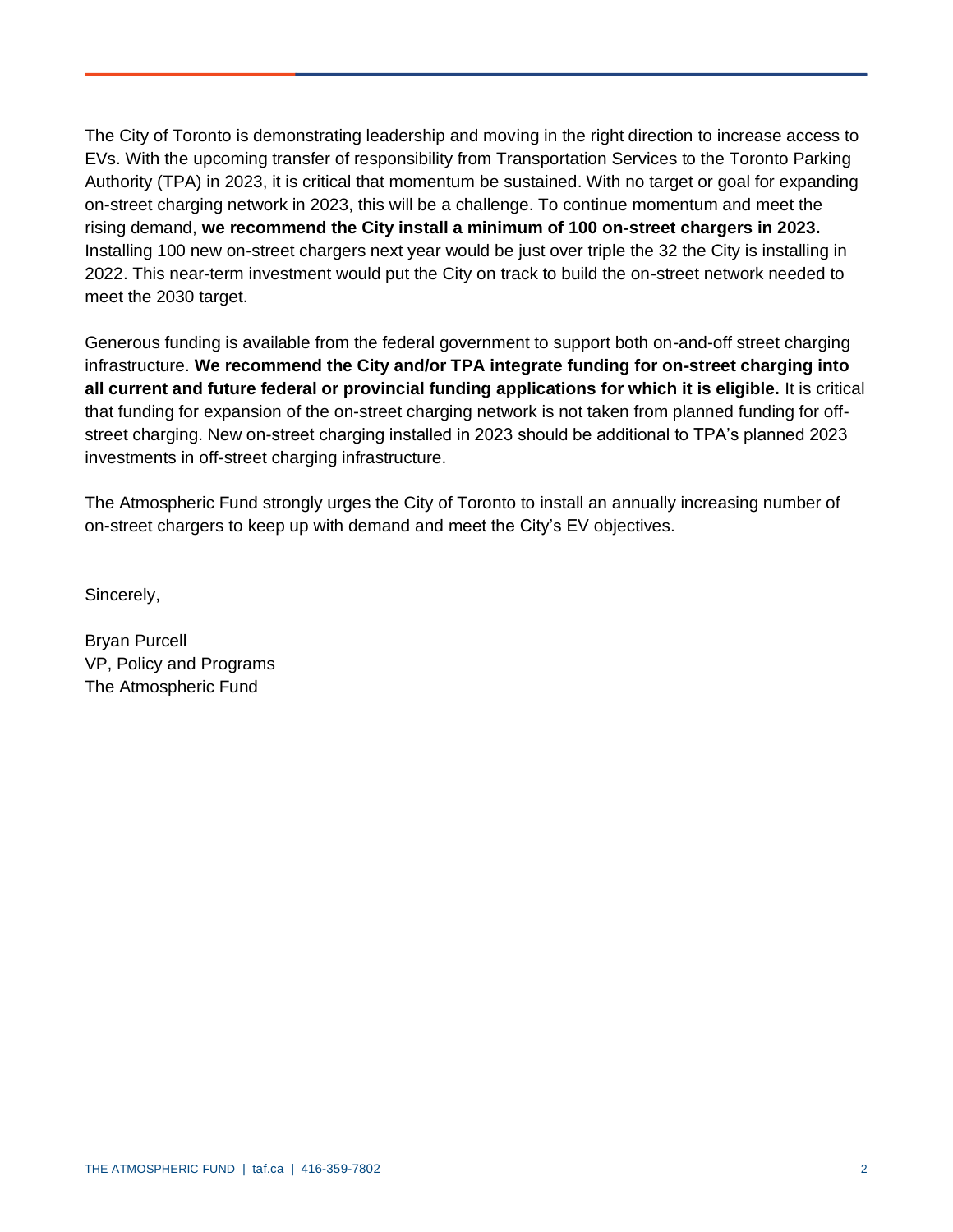# **APPENDIX A**

## **On-Street Electric Vehicle (EV) Charging Stations**

Estimated Requirements

#### **Overview**

To inform its recommendations to the Infrastructure and Environment Committee (IEC), TAF completed a preliminary estimate of the investment in on-street charging infrastructure needed to support the City of Toronto's interim EV adoption targets of 5% and 30% by 2025 and 2030, respectively.

These are high-level estimates intended to provide a rough baseline of the level of investment required to meet the City's EV targets. These estimates can be further refined through more detailed spatial analysis of current parking permit usage and the availability of public charging infrastructure at other sites, and should be informed by other components of the City's EV Strategy (e.g., planned installations of EV charging stations at off-street Green P parking lots).

## **Methodology**

TAF produced estimates of the required number of on-street residential chargers to meet both 2025 and 2030 targets in two stages. First, we estimated the number of EV owners that lived in homes without access to a garage, driveway, or parking pad (e.g., "garage orphans") by applying the City's EV targets to a segment of current parking permit holders. Then, we estimated the number of on-street chargers that would be needed to serve that projected demand under low- and high-utilization scenarios.

## **Results**

As detailed in Table 1 below, we estimate that the total number of EV owners fully reliant on charging stations outside of their home will be 2,200 and 13,200 in 2025 and 2030, respectively, if the City's EV targets are applied equally across all segments of the population. Using the current number of residential parking permit holders (supplied by Transportation Services) as a starting point, we conservatively estimate that 80% of these permit holders are "garage orphans" (with the remainder to account for households that have access to private parking but own multiple vehicles).

| Table 1: Estimated Total Market, Number of Garage Orphans with Electric Vehicles (EVs) |  |  |
|----------------------------------------------------------------------------------------|--|--|
|----------------------------------------------------------------------------------------|--|--|

| <b>Target Year</b>                       | 2025  | 2030   |  |  |
|------------------------------------------|-------|--------|--|--|
| Residential Parking Permits <sup>1</sup> |       | 55,000 |  |  |
| Garage Orphan % <sup>2</sup>             |       | 80%    |  |  |
| Garage Orphans w/ Parking Permits        |       | 44,000 |  |  |
| <b>EV Adoption Target<sup>3</sup></b>    | 5%    | 30%    |  |  |
| <b>Total Market</b>                      | 2,200 | 13,200 |  |  |

<sup>1</sup>Total number of approximate parking permits in 2022 (Transportation Services).

<sup>2</sup>Assumed number of parking permits belonging to garage orphans.

**32025 and 2030 targets as per the City's [EV Strategy](https://www.toronto.ca/wp-content/uploads/2020/02/8c46-City-of-Toronto-Electric-Vehicle-Strategy.pdf) and [TransformTO Net Zero Strategy,](https://www.toronto.ca/legdocs/mmis/2021/ie/bgrd/backgroundfile-173758.pdf) respectively.** 

Under low- and high-demand scenarios, we estimate that between 193 and 880 chargers will be needed to satisfy the market of 2,200 garage orphan EV owners in 2025. This range grows to between 880 and 5,280 charging stations for expected demand in 2030. On average, this translates to a need for approximately 500 on-street chargers by 2025 and 3,200 chargers by 2030. These ranges account for estimates of the number of EVs that can be served by a single charging station (estimated at 2 to 4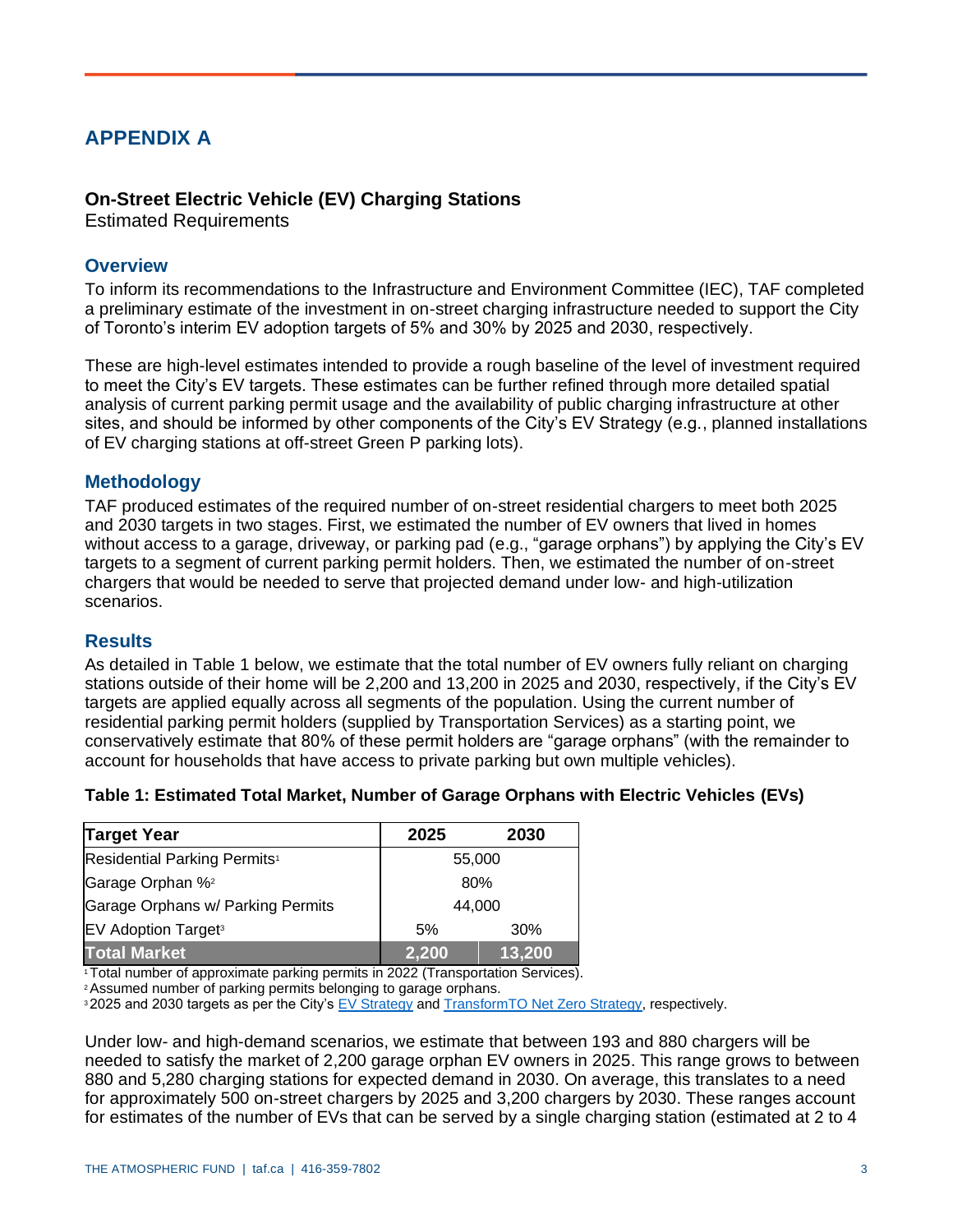EVs per station) and the percentage of that demand dependent on residential on-street stations (as opposed to residential off-street or workplace stations) to charge their EVs. These assumptions and estimates are detailed in Table 2 below.

| <b>Scenario</b>                             | Low   | High  | Average <sup>3</sup> |
|---------------------------------------------|-------|-------|----------------------|
| Ratio of EVs to Charging Ports <sup>1</sup> | 4     |       |                      |
| On-Street Reliance % <sup>2</sup>           | 35%   | 80%   |                      |
| <b>Station Demand, 2025</b>                 | 193   | 880   | 500                  |
| <b>Station Demand, 2030</b>                 | 1,155 | 5,280 | 3,200                |

<sup>1</sup>Estimated range for the number of EVs that can be served by a single charging station, partially informed by this [2019 NY](https://www.dot.ny.gov/divisions/engineering/technical-services/trans-r-and-d-repository/C-17-06_Curb_Enthusiasm_Final_Report.pdf)  [study](https://www.dot.ny.gov/divisions/engineering/technical-services/trans-r-and-d-repository/C-17-06_Curb_Enthusiasm_Final_Report.pdf).

<sup>2</sup>Estimated percentage of garage orphan EV owners dependent on on-street charging stations. Ranges reflect a number of factors, including potential availability at other types of locations such as off-street lots, etc. **3Rounded to nearest hundred.** 

It should be noted that these estimates are based on demand that would need to materialize by 2025 and 2030, respectively, to meet stated EV adoption targets. Since charging availability is a prerequisite to owning an EV, charging infrastructure must be in place well in advance of these target years.